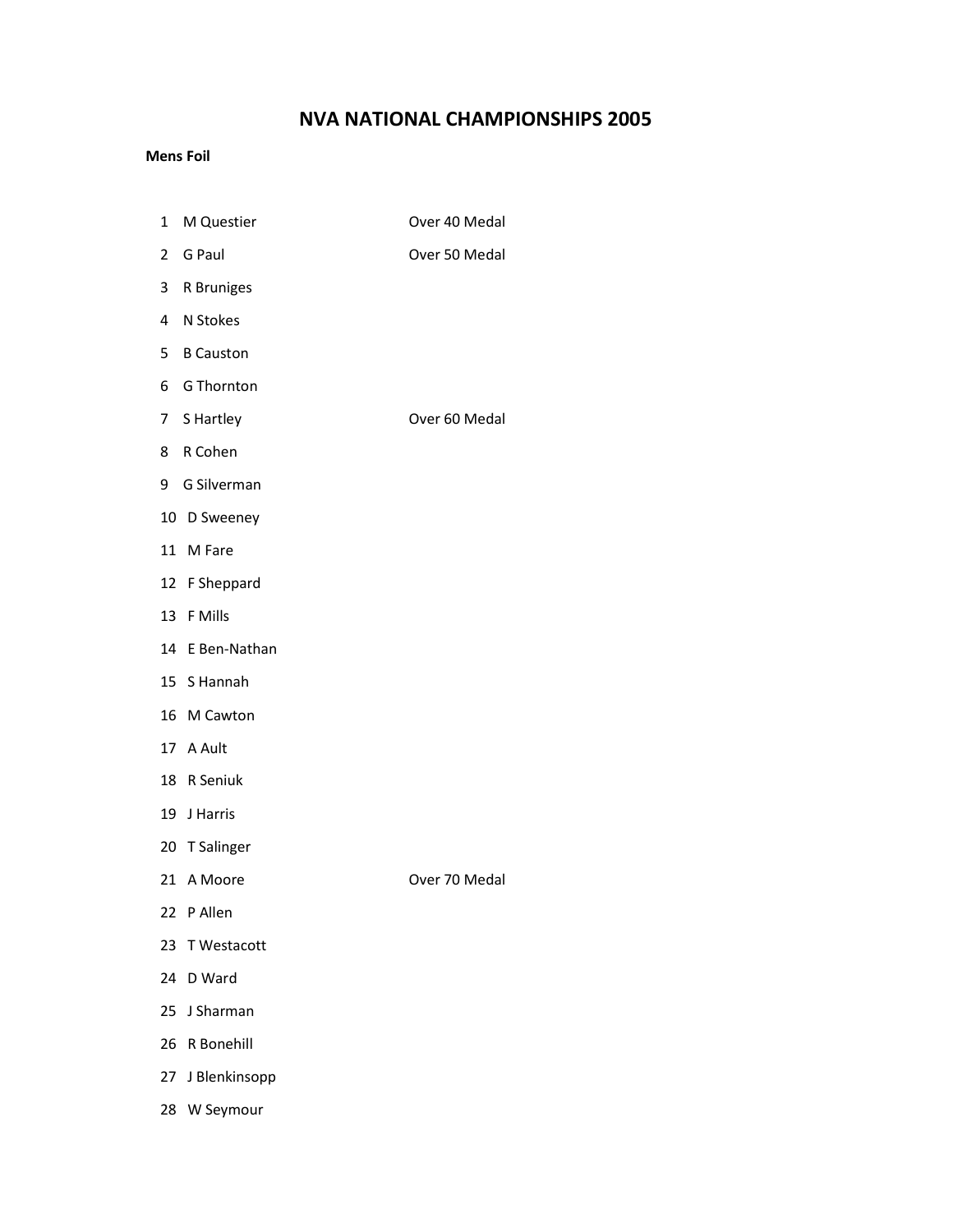- 29 R Sweatman
- 30 T Bardell
- 31 M Cwynarski
- 32 P Roberts
- 33 J Smith

#### Womens Foil

- 1 C Halsted **Over 50 Medal**
- 2 D Townsend **Over 40 Medal**
- 3 H Philbin
- 4 J Cooksey **Over 60 Medal**
- 5 M McNamara
- 6 M Thornton
- 7 C Hale
- 8 L Lawes
- 9 S Earl
- 10 J Hutchison
- 11 K Francis
- 12 M Hillier
- 13 L Bornemisza
- 14 J Pearson
- 15 C Hamilton
- 16 A Cornwall **Canada A Cornwall Over 70 Medal**
- 17 D Austin

#### Mens Epée

 1 R Johnson Over 50 Medal 2 R Bruniges Cover 40 Medal 3 J Stanbury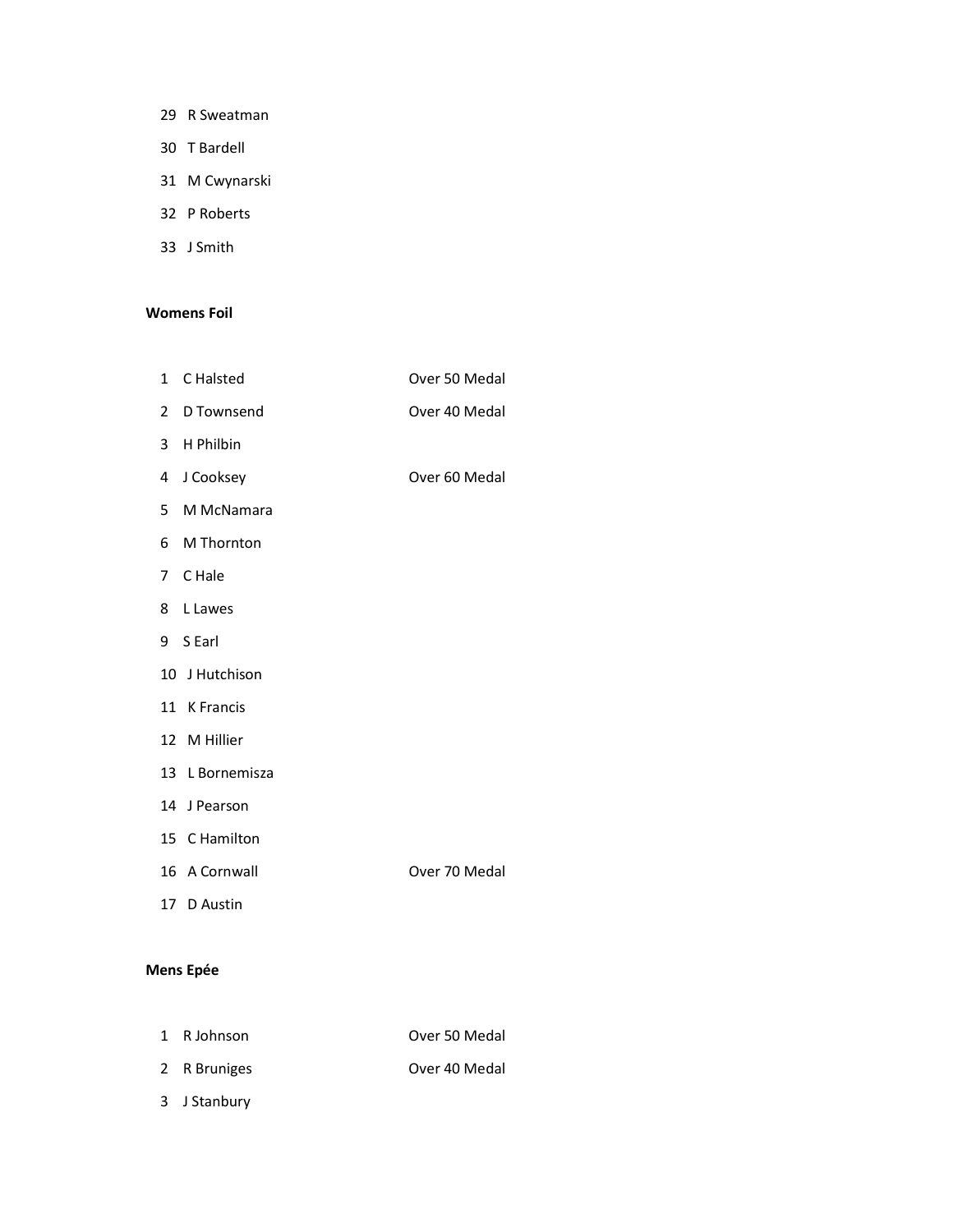- 4 H Veryzer
- 5 N Thomas
- 6 B Osbaldeston Over 60 Medal
- 7 H West

- 8 L Burr
- 
- 9 A Brown
- 10 S Lavington
- 11 Jes Smith
- 12 S Hannah
- 13 N Campbell
- 14= M Fare

G Simpson

- 16 R Davenport
- 17 S Tatner
- 18 J Blenkinsopp
- 19 P Cooper
- 20 N Stokes
- 21 R Bonehill
- 22 B Turner
- 23 B Speight
- 24 N Middleton
- 25 T Schofield
- 26 S Hartley
- 27 F Mills
- 28 E Gray
- 29 C Holburn
- 30 M Allton
- 31 T Woodall
- 32 T Bardell
- 33 D Callanan
- 

34 D Ward **Over 70 Medal**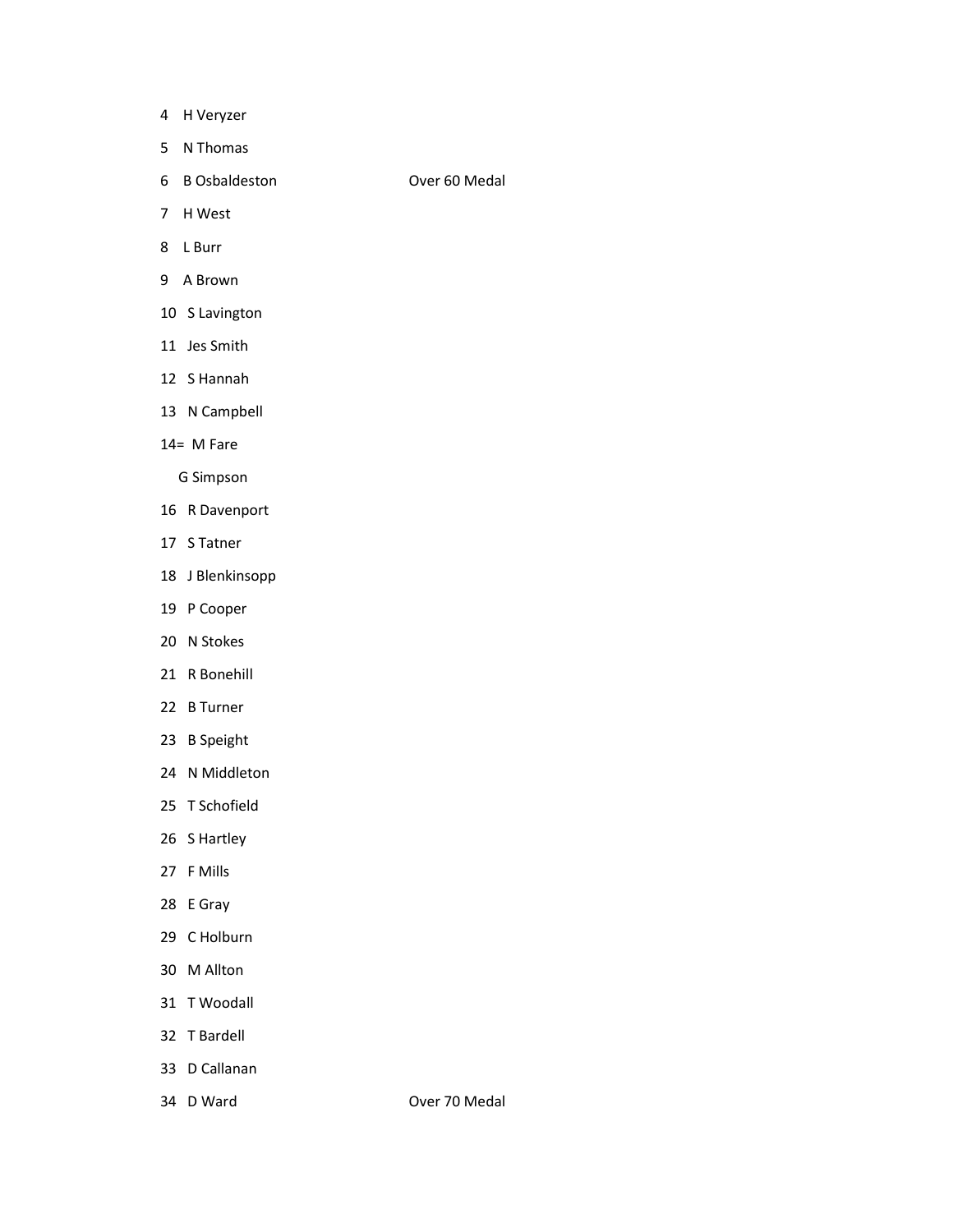- 35 J Pilkington
- 36 A Ault
- 37 T Westacott
- 38 T Louis
- 39 K Roberts
- 40 P Harvey
- 41 G Coombs
- 42 B Perry
- 43 M Meyer
- 44 N Hinchliff
- 45 P Baron
- 46 J Mason
- 47 C Turner
- 48 A Moore
- 49 Justin Smith
- 50 W Seymour
- 51 M South

#### Womens Epée

- 1 J Cooksey **Over 60 Medal**
- 2 F Haldane **Over 50 Medal**
- 3 M Thornton
- 
- 4 V Wilen Cover 40 Medal
- 5 C Halsted
- 6 K Elvin
- 7 J Hutchison
- 8 H Arnold
- 9 L Bornemisza
- 10 S Hanney
- 11 J Baron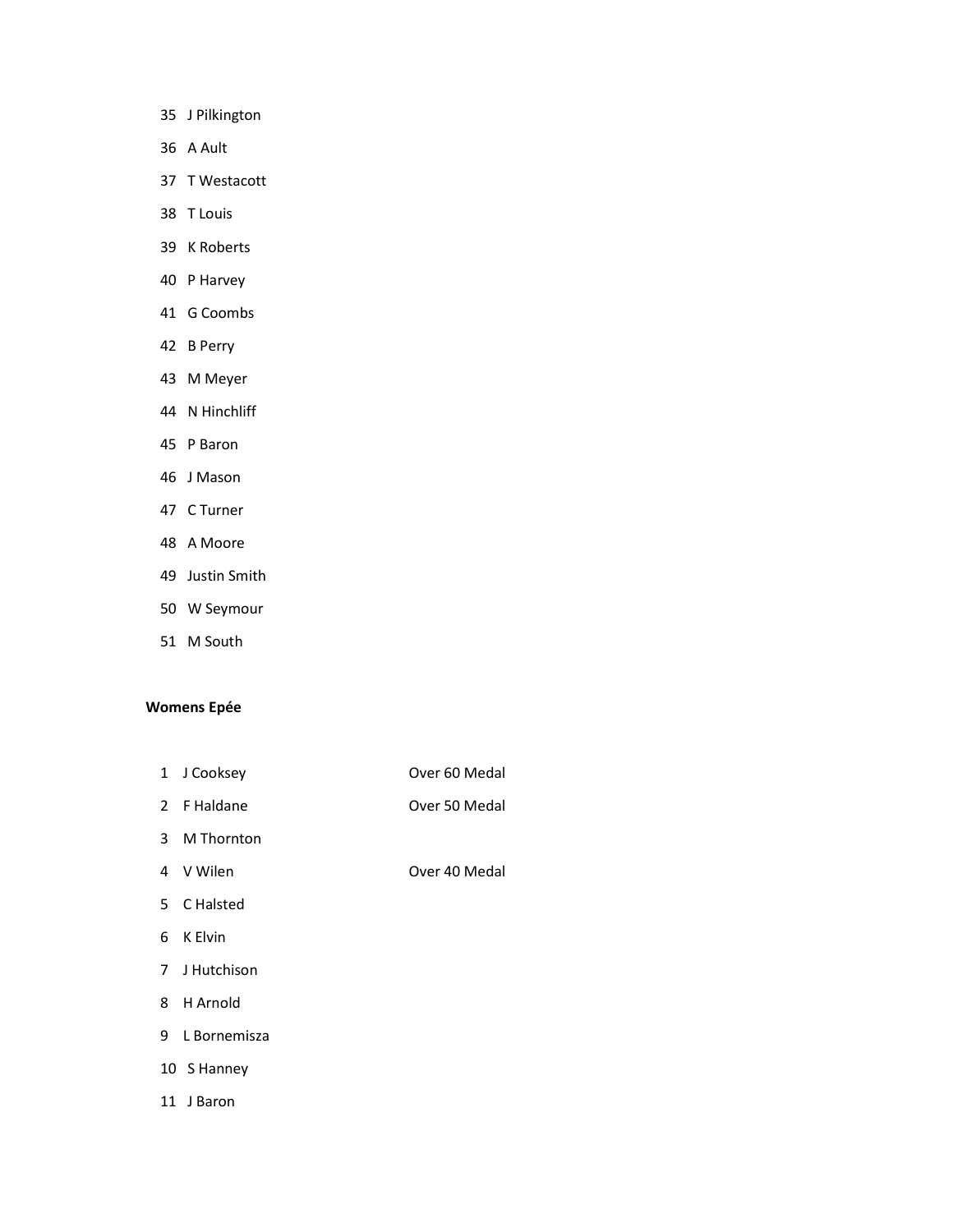| 12 M McNamara  |               |
|----------------|---------------|
| 13 S Brown     |               |
| 14 C Wengraf   |               |
| 15 S Earl      |               |
| 16 D Austin    | Over 70 Medal |
| 17 J Schofield |               |
| 18 C Seheult   |               |

#### Mens Sabre

| $\mathbf{1}$   | R Cohen          | Over 50 Medal |
|----------------|------------------|---------------|
| $\overline{2}$ | R Bonehill       |               |
| $\mathbf{3}$   | J Philbin        |               |
| 4              | G Silverman      |               |
| 5              | M Hall           | Over 40 Medal |
| 6              | C Prevett        |               |
| $\overline{7}$ | P Baron          | Over 60 Medal |
|                | 8 A Bornemisza   |               |
| 9              | J Norrie         |               |
|                | 10 T Bardell     |               |
|                | 11 M Compton     |               |
|                | 12 D Ward        | Over 70 Medal |
|                | 13 M Garrity     |               |
|                | 14 K Illingworth |               |
|                | 15 M Cawton      |               |
|                | 16 D Cambridge   |               |
|                | 17 B Perry       |               |
|                |                  |               |

### Womens Sabre

1 J Hutchison Over 40 Medal